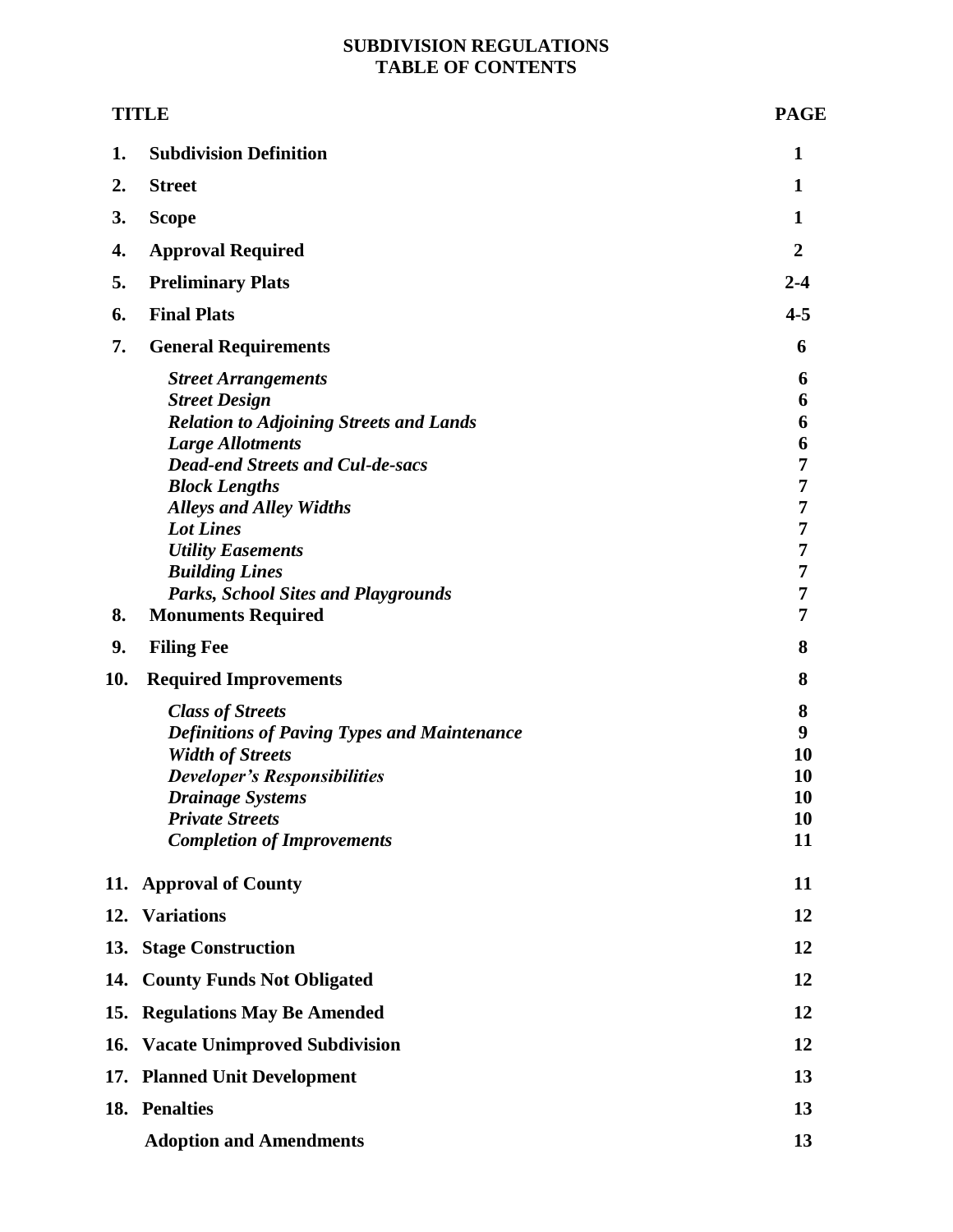# **BUCHANAN COUNTY, MISSOURI**

# **RULES FOR LAND SUBDIVISION**

# **AS AMENDED**

**SUBDIVISION REGULATIONS**: WHEREAS, the Planning and Zoning Commission of Buchanan County, Missouri, hereinafter referred to as the "Commission", deems it necessary for the purpose of promoting coordinated physical development, conservation of natural resources, insuring efficient expenditure of public funds, and to promote the health, safety, convenience, prosperity and general welfare of the inhabitants of the County:

These regulations are hereby adopted and enacted under authority of R.S. Mo. 64.510-64.690 and amendments, thereto, comprising requirements, standards and specifications with respect to provision for the proper location and width of streets, building lines, open spaces, safety, recreation; and for the avoidance of congestion of population; and for the manner in which streets shall be graded and improved; and the extent to which water, sewer and other utility services shall be provided; and to provide for the approval of Preliminary Plats and Final Plats and endorsement thereof by the "Commission", and by the Buchanan County Commission; and for the protest of a municipality.

# **FOR SEWAGE DISPOSAL REGULATIONS, REFER TO SECTION 721 OF THE BUCHANAN COUNTY ZONING ORDER BOOK.**

THEREFORE, BE IT ENACTED by the Planning and Zoning Commission of Buchanan County, Missouri:

- **1. A SUBDIVISION** shall, for the purpose of these regulations, be the division of a tract of land into two (2) or more lots for the purpose of sale and / or development, whether immediate or in the future, including the re-subdivision or re-platting of land or lots and division of land, or non-division of land, where a street, public or private, is to be dedicated, reserved or platted, open or constructed, except the division of land into two (2) parcels greater than 5 acres each shall be exempt from these regulations. Subdivisions are classified as follows:
	- **A.** *Minor subdivision:* Any subdivision fronting on an existing street and not involving any new street or other required or provided public dedication of lands.
	- **B.** *Major Subdivision:* Any subdivision not classified as a Minor Subdivision.
- **2. A STREET** shall be the land between property or lot lines which is dedicated, deeded, or reserved to the public for the use of vehicular traffic, and may include sidewalks, utilities, and trees provided any dedicated or deeded public vehicular way along rear property or lot lines and less than twenty-five (25) feet wide shall be considered an alley and not a street.
- **3. SCOPE –** In the subdivision or re-subdivision of land within Buchanan County and not within incorporated areas, the owner or developer shall exercise due regard to the alignment, width, gradient and location of streets in relation to other existing or planned streets, to adequate drainage, to safe and expedient flow of traffic, and to provide for roadway surface, utilities, schools, and recreation.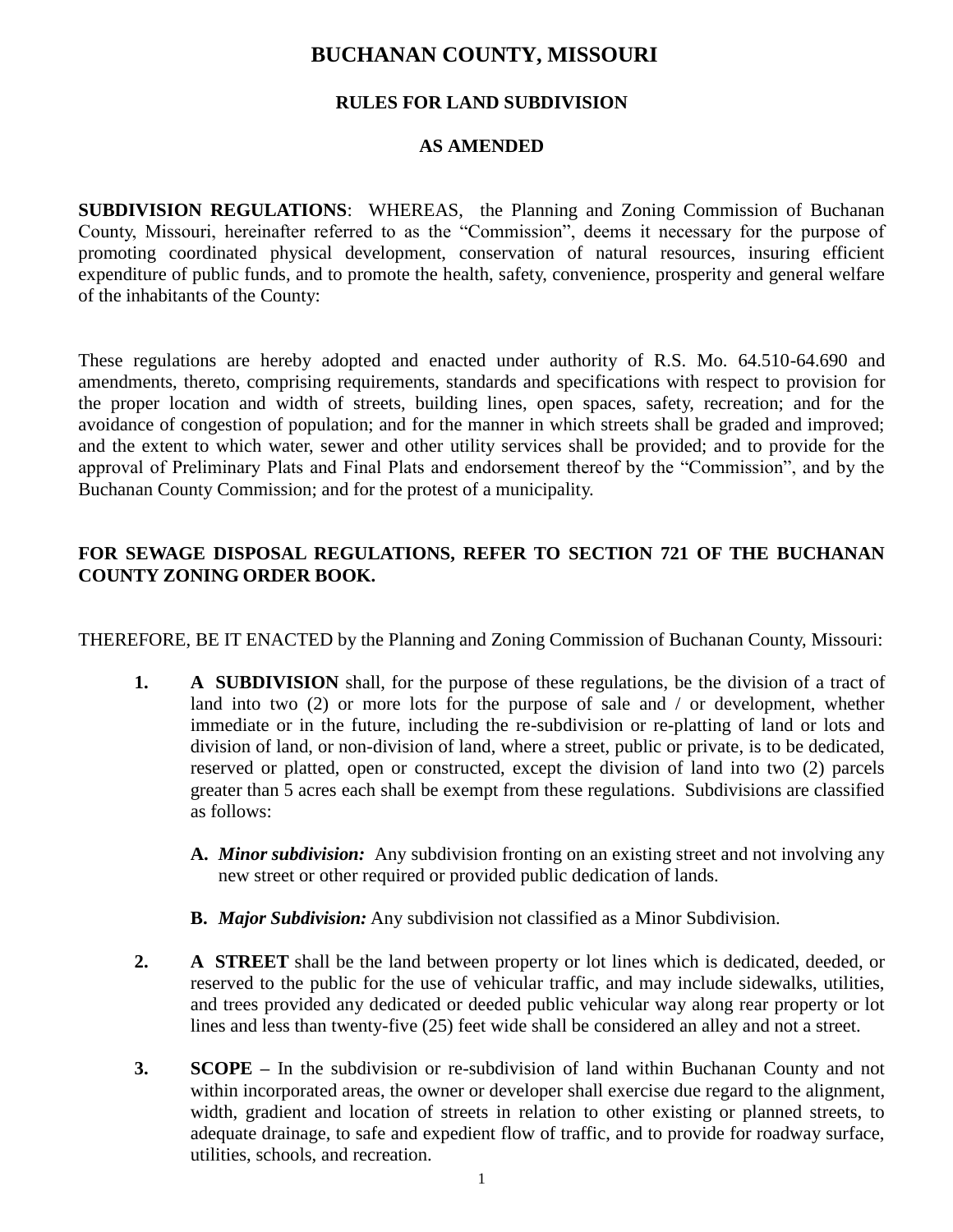**4. APPROVAL REQUIRED:** All plans, plats or re-plats of land hereafter laid out in building lots, and the streets, alleys or other portions of the same intended to be dedicated for public use, or for the use of purchasers or owners of the lots fronting thereon, or adjacent thereto, and plans and descriptions of all streets, alleys, or public ways intended to be deeded or dedicated for public use or for the use of purchasers or owners of the land fronting thereon or adjacent thereto, which is not intended to be platted into lots or other designated tracts, shall be presented for approval as follows:

## **A.** *PRELIMINARY PLATS*

**REZONING:** If a rezoning application will be required as part of the subdivision application, such rezoning application shall be filed at such time that the public hearing on the rezoning shall be held at the same meeting as the review of the preliminary plat.  *(Amended 10-09-85)*

**MINOR SUBDIVISIONS:** For all minor subdivisions, review and approval of the Preliminary Plat shall be conducted by the Planning and Zoning Administrative Officer, hereinafter referred to as the "Officer", if all requirements of these regulations and the Zoning Order has been met.

**MAJOR SUBDIVISIONS:** Preliminary approval of major subdivisions shall be made by the "Commission". Said review shall be reported on within thirty (30) days of submission of the plat. The time of submission of a plat shall be considered to be the date of the regular monthly meeting of the "Commission" at least ten (10) days prior to which the plat for approval, complete and accompanied by the required fee and all other data required by these regulations, has been filed with the "Officer". Failure to report on a Preliminary Plat within thirty (30) days as stated above, will result in an approval of the plat by the "Commission". In case of disapproval, the "Commission" or "Officer" shall inform the applicants the reason(s) for its action.

- **B.** *FINAL PLATS* **-** All Final Plats shall be approved by the "Commission" and the Buchanan County Commission, providing the Final Plat is in conformance with the Preliminary Plat, as approved by the "Commission", and / or the "Officer". Such approval shall take place within thirty (30) days of submission.
- **5. PRELIMINARY PLAT** One (1) 36" X 36" print along with twenty (20) 11" X 17" copies of a Preliminary Plat of any proposed subdivision shall be submitted to the "Commission" at least ten (10) days before the meeting at which approval is asked. The Preliminary Plat shall be drawn at a scale no smaller than two hundred (200) feet to the inch. The Preliminary Plat shall show or be accompanied by the following information:
	- **A.** The proposed name of the subdivision and names of adjacent subdivisions.
	- **B.** The names of the owner and the engineer, surveyor, or landscape architect responsible for the survey and design.
	- **C.** The location of boundary lines and their relation to established section lines, fractional section lines, or survey lines.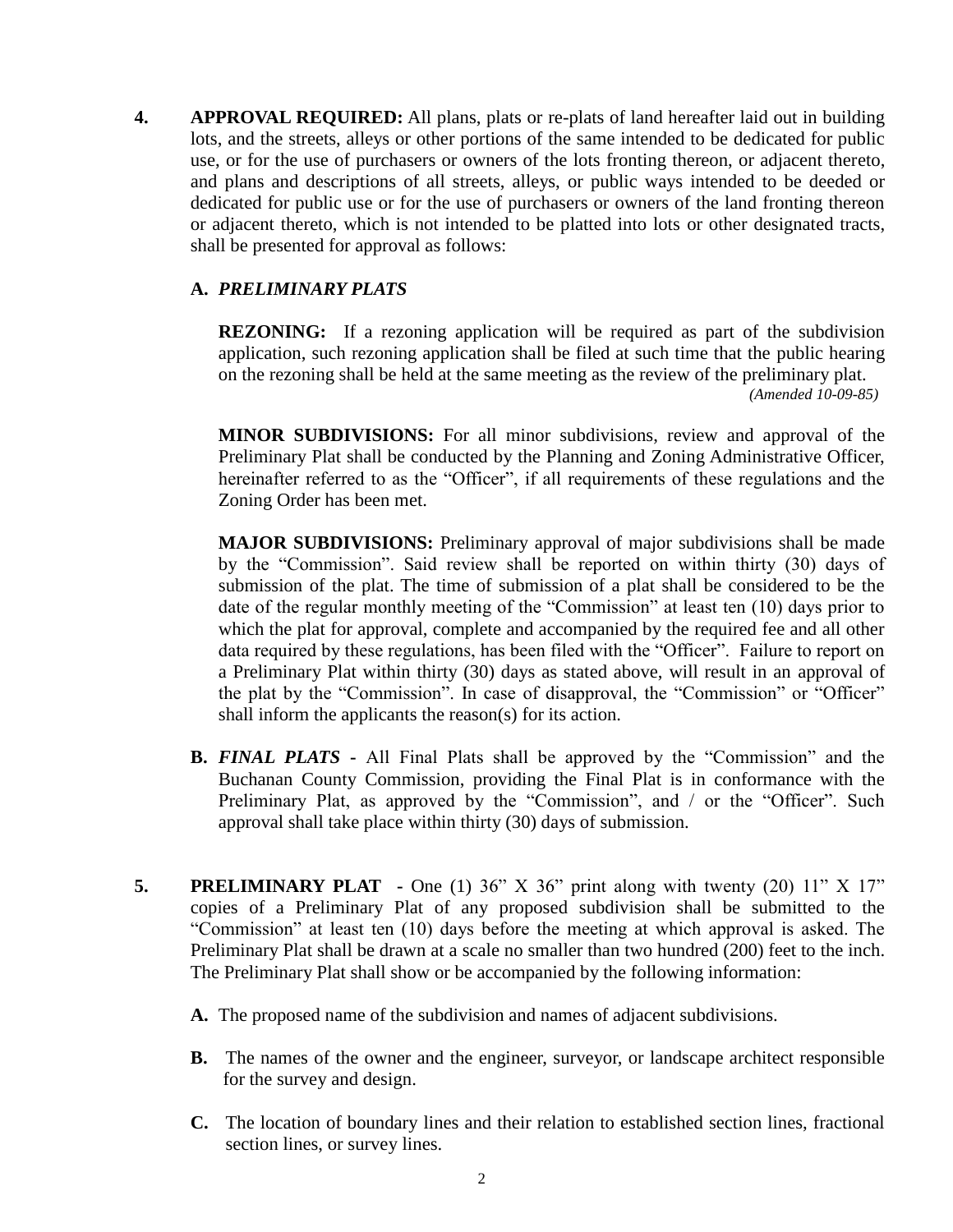- **D.** The location and width of existing and proposed streets, roads, lots (approximate dimensions), alleys, building lines, easements, parks, school sites, and other features of the proposed subdivision. The Plat shall show the outline of adjacent properties for a distance of at least three hundred (300) feet, or sufficient distance to determine the relationship of adjacent property and streets, and how the streets, alleys or highways in the proposed subdivision may connect with those adjacent which exist or are of record.
- **E.** Survey showing physical features of the property, including water courses, ravines, bridges, culverts, present structures, and other features of importance to lot and street layout. The approximate acreage of the property shall be indicated. Topography of the tract with contour intervals of not more than ten (10) feet shall be shown on the Preliminary Plat.
- **F.** Approximate gradients of streets.
- **G.** Designation of the proposed uses of land within the subdivision, whether for residential, commercial, industrial or public use, such as parks, schools, churches, etc.
- **H.** Centerline profiles of proposed streets may be required by the County Highway Engineer.
- **I.** North Point, scale and date.
- **J.** The name of the owner and of all adjoining property owners as disclosed by the most recent County tax records.
- **K.** All existing restrictions on the use of land including easements or zoning lines and all proposed restrictions, covenants, and Home Owner's Associations*. (Amended 2-14-1990)*
- **L.** All the utilities, which are either proposed, mapped or built.
- **M.** All proposed lot restrictions applicable to the lots identified within the proposed subdivision, including, but not limited to, the following restrictions:
	- 1) Single family or other type of dwelling.
	- 2) Square footage restrictions.
	- 3) Restrictions on out buildings.
	- 4) Restrictions on business uses of the lots within the proposed subdivision.
	- 5) Restrictions on mobile homes.

If the developer submitting the Preliminary Plat does not intend to place restrictions with respect to any of the above items, then the lot restriction section of the Preliminary Plat should so state. *(Amended May, 1997)*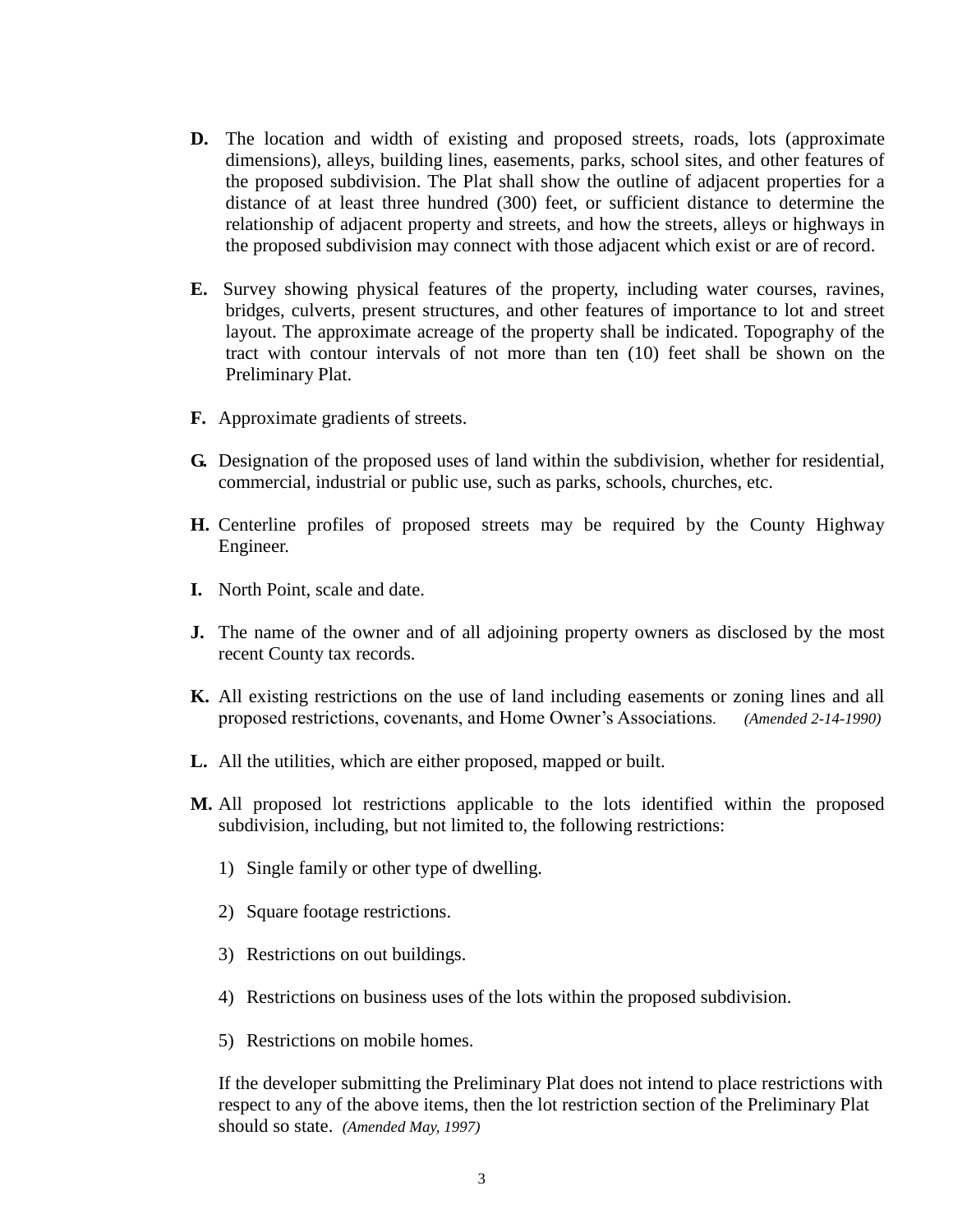Approval of the Preliminary Plat does not constitute acceptance of the subdivision, but is merely an authorization to proceed with preparation of the Final Plat for record. No grading of streets or construction shall be done on the subdivision before the Final Plat is approved by the Commission.

- **6. FINAL PLAT -** After the Preliminary Plat has been approved by the "Commission" and /or the "Officer", a Final Plat for record shall be prepared and submitted to the "Commission" and /or "Officer" for approval by that body and by the Buchanan County Commission. Two (2) prints of the plat shall be filed in the Office of the "Commission" at least ten (10) days prior to the meeting at which approval is asked. The original plat shall be a scale of one hundred (100) feet to the inch, unless waived by the "Commission" or the "Officer", and shall show or be accompanied by the following information:
	- **A.** The name of the subdivision and adjacent subdivisions, the names of streets (to cause minimum conflict with other street names), and the numbers of lots and blocks, in accordance with a systematic arrangement, along with addresses for each lot as approved by the Zoning Officer. *(Amended 10-9-1989)*
	- **B.** An accurate boundary survey of the property, with bearings and distances, referenced to section or fractional section corners, or survey corners and showing (in dotted lines) the lines of immediately adjacent streets and alleys with their widths and names.
	- **C.** Location of lots, streets, public highways, alleys, utility easements, parks and other features, with accurate dimensions in feet and decimals of feet, with the length and radii of all curves, and with all other information necessary to duplicate the plat on the ground. *(Revised April, 1983)*
		- 1) The following statement shall appear on the Final Plat and be a part of the subdivision regulations: That all utilities and any cable television franchise have the right to cut, trim or remove trees or any other obstruction that may interfere with or endanger the construction, operation, maintenance or repair of any utility facility. *(Revised April, 1983)*
	- **D.** The location of building lines on front and side streets, and the location and dimensions of utility easements.
	- **E.** Dedication of all streets, public highways, and / or other land intended for public use, signed by the owner or owners, and by all other parties who have a mortgage or lien interest in the property, together with any restrictions which are to apply to lots.
	- **F.** A waiver of claim by the applicant for damages occasioned by the establishment of grades or the alteration of the surface of any portion of the streets and alleys to conform to the grades, as established, may be required by the "Commission".
	- **G.** Certification by a registered land surveyor to the effect that the plat represents a survey made by him and that all the necessary boundary survey monuments are correctly shown thereon.
	- **H.** North Point, scale and date.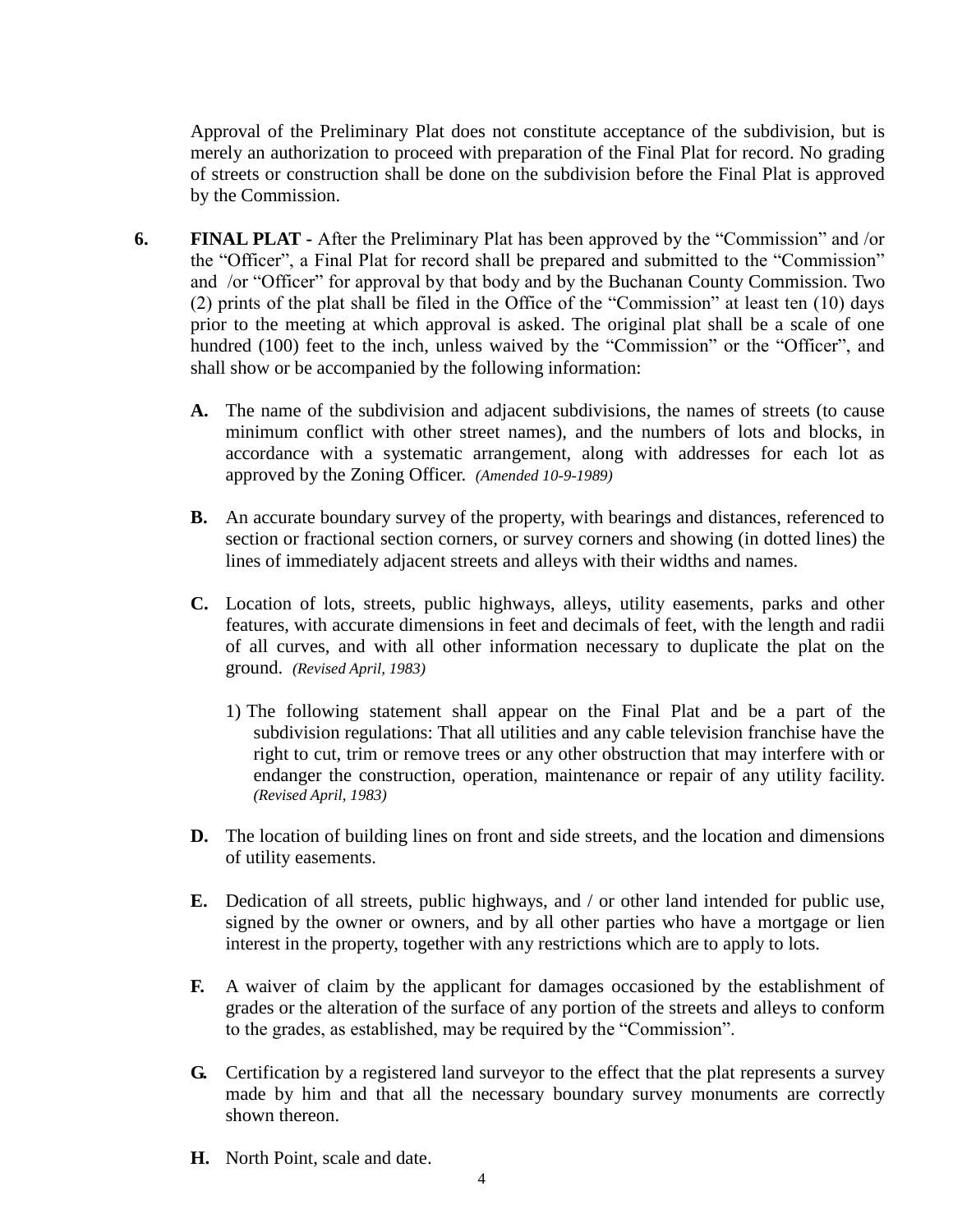- **I.** A statement that all lots are subject to covenants and restrictions filed in Buchanan County Recorders Office Book \_\_\_\_\_Page\_\_\_\_\_. *(Amended February 14, 1990)*
- **J.** All proposed lot restrictions applicable to the lots identified within the proposed subdivision including, but not limited to, the following restrictions:
	- 1) Single family or other type of dwelling.
	- 2) Square footage restrictions.
	- 3) Restrictions on out buildings.
	- 4) Restrictions on business uses of the lots within the proposed subdivision.
	- 5) Restrictions on Mobile Homes. *(Amended May, 1997)*

All Final Plats approved by the Buchanan County Commission shall be filed for record in the Buchanan County Recorder's Office within ninety (90) days. Failure to record an approved Final Plat within ninety (90) days shall render the Plat null and void. No subdivision shall be approved unless property has been previously zoned to allow for the type of land use proposed in the subdivision.

Failure to commence construction, of an approved subdivision, within one (1) year of approval of the Final Plat by the Buchanan County Commission, shall terminate such approval and the plat must be resubmitted to the "Commission" and re-approved before any construction may commence. Any plat resubmitted to the "Commission" shall have the status of a Preliminary Plat and must satisfy all the requirements of the "Commission" and meet all the subdivision regulations in force at the time of its resubmittal.

No changes, erasures, modifications, or revisions shall be made on any subdivision plat after final approval has been given by the "Commission", unless such plat is resubmitted to the "Commission" and the "Commission" approves any such modifications. The official plat must be submitted to the Buchanan County Commission for signatures by the "Officer" only.

All figures and letters shown must be plain, distinct, and of sufficient size to be easily read, and must be of sufficient density to make a lasting and permanent record. Plats shall be submitted drawn on mylar paper, its equal or better.

When more than one (1) sheet is used, a key map, showing the entire subdivision at smaller scale with block numbers and street names, shall be shown on one of the streets, or on a separate sheet of the same size.

The minimum mean depth of a residential lot shall be one hundred (100) feet. The width of a lot shall be measured at the front building line required in the Zoning Order or at the front building line as shown on the Final Plat if such platted building line has a setback greater than that required in the Zoning Order.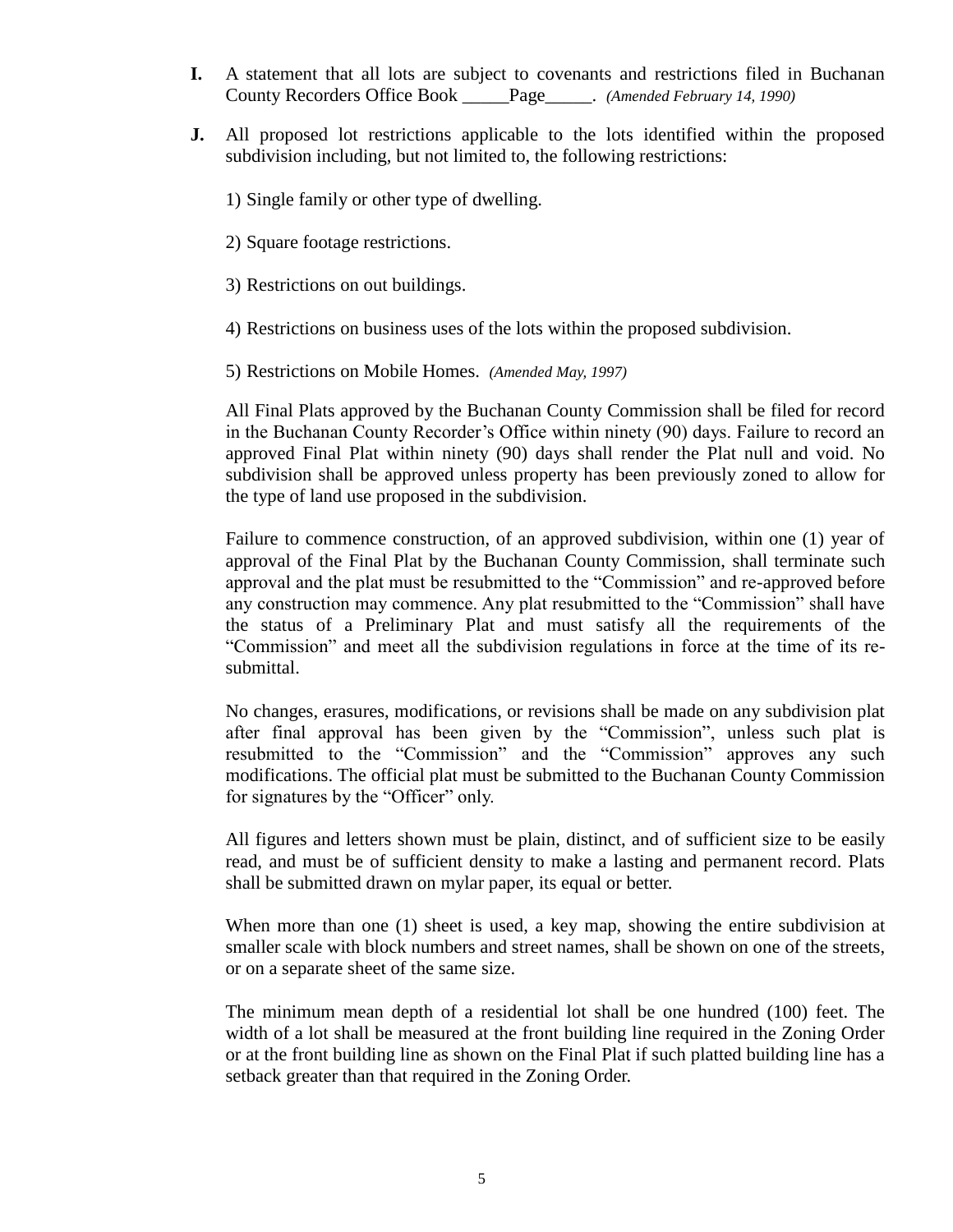#### **7. GENERAL REQUIREMENTS**

**STREET ARRANGEMENTS** – Unless otherwise approved by the "Commission", provision must be made for the extension of existing dead-end streets. Off-center street intersections with an offset of less than one hundred (100) feet will not be approved except in unusual cases. Streets with reverse curves must have a tangent of at least sixty (60) feet between curves.

Proposed streets must conform to existing topography as nearly as possible so that drainage problems will be reduced. Streets should, wherever possible, follow valleys so as to form a collection system for surface water. Surface drainage across residential lots or along the side or rear lot lines shall be avoided wherever possible. Where such drainage on residential lots is necessary, easement shall be provided and the "Commission" may require protective devices in order that adjacent or surrounding property or the welfare of the public shall not be endangered and maintenance will be kept at a minimum. Protective devices and other drainage structures shall be computed with sufficient accuracy to assure their adequacy, particular attention being given to the drainage areas of surrounding land.

**STREET DESIGN** – For the purpose of facilitating the movement of traffic, certain streets are designated by the Master Highway Plan as thoroughfares. A map showing these thoroughfares will be on file in the office of the "Commission" and reference shall be made to this system of thoroughfares before any Preliminary Plat is approved.

When a proposed subdivision abuts a thoroughfare or is bounded by a line that will, in the future, lie in a thoroughfare or be divided by a thoroughfare, as shown on the Master Highway Plan, then the owner of that subdivision shall, by dedication or easement, provide any land within such subdivision that is necessary to provide conformity with the Master Plan, such right-of-way to be shown on the Preliminary Plat and Final Plat.

The minimum width of a street shall be sixty (60) feet, the minimum gradient shall be 0.5% and the maximum gradient shall be 12%. Streets of greater width may be required by the Commission on major roads.

**RELATION TO ADJOINING STREETS AND LANDS –** The system of streets designated for the subdivision, except in unusual cases, must connect with any streets already dedicated in adjacent subdivisions and where no adjacent connections are platted, must in general, be the reasonable project of streets in nearest subdivided tracts and must be continued to the boundaries of the tract subdivided, so that other subdivisions may connect therewith. Half streets at the boundary of subdivisions may be permitted, provided no building permits shall be issued for buildings fronting thereon, until a full-width street, as required herein is dedicated and agreement made with the adjoining property owner to install curb and gutter and roadway surface the full width of the street as required herein.

**LARGE ALLOTMENTS** – In case a tract is subdivided into larger parcels than normal building lots, such parcels shall be arranged to permit the opening of future streets and logical re-subdivision.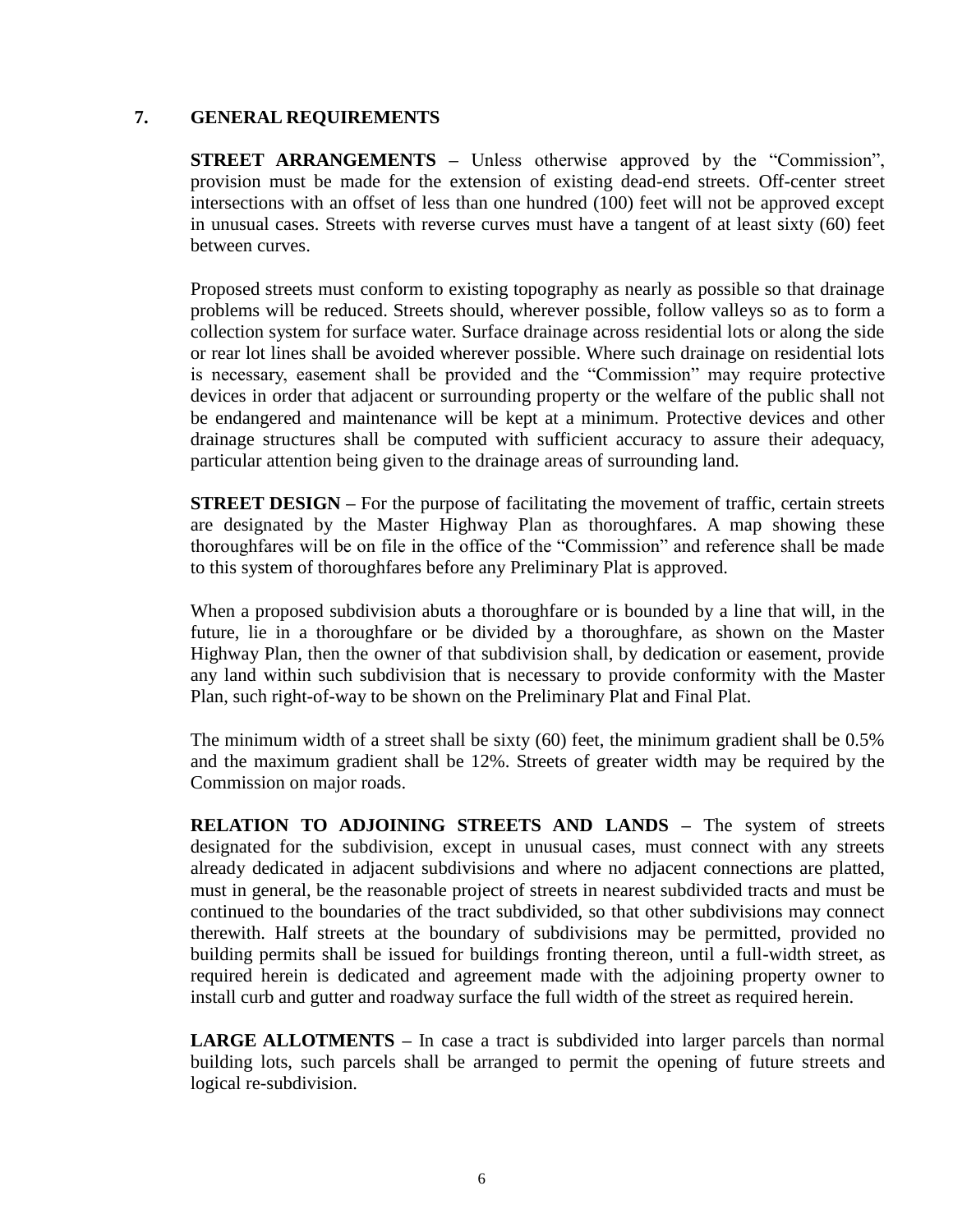**DEAD-END STREETS AND CUL-DE-SACS –** Dead-end streets may be approved where such dead-end streets are provided to connect with future streets in adjacent land. Cul-desacs may be permitted where the topography of the land makes it difficult to provide through streets. Such cul-de-sacs shall provide proper access to all lots and a turnaround shall be provided at the closed end with an outside street line radius of at least fifty (50) feet. Cul-desacs shall not be greater than six hundred (600) feet in length from an intersecting street except that in a subdivision where all lots are 1-acre or larger the "Commission" may approve a greater length. *(Amended November 11, 1985)*

**BLOCK LENGTHS –** In general, intersection streets determining block lengths shall be provided at such intervals as to serve cross traffic adequately and to meet existing or future streets. Where no existing plats control, the blocks shall not exceed 1,320 feet in a residential district and 600 feet in a business or commercial district.

**ALLEYS AND ALLEY WIDTHS –** Except in unusual cases, alleys or loading courts must be provided in business blocks. Alleys are optional in residential districts, but are considered undesirable except where alleys of adjoining subdivisions would be closed or shut off from access by the failure to provide alleys in the new subdivision. Alleys shall have a minimum width of twenty-five (25) feet measured from the point of intersection of the alley lines, the resultant connecting lot lines to be at least five (5) feet in length.

**LOT LINES** – All rectangular lots and all other lots, so far as practicable, shall have the side lines at right angles to the street on which the lot faces, or radial to curved street lines. Lots with double frontage are undesirable and should be avoided in most cases.

**UTILITY EASEMENTS –** Where alleys are not included in the plat, easements of not less than fifteen (15) feet shall be provided where necessary, to be determined by utility companies involved, for the proper location or relocation of public utilities. If necessary for the extension of water or sewer lines or similar utilities, or for surface drainage, easements of greater width may be required along lot lines or across lots. Easements shall connect with established easements in adjoining property.

**BUILDING LINES –** Building lines shall be shown on all lots intended for residential use, and in some cases, may be required on lots intended for business use, and shall provide at least the setback required by the Zoning Order.

**PARKS, SCHOOL SITES AND PLAYGROUNDS –** Suitable sites for parks, schools, playgrounds or other public requirements shall be carefully considered and indicated on the Preliminary Plat. Determination of such sites, if any, shall be indicated on the Final Plat, and when, and in what manner such areas would be acquired by the public body.

**8. MONUMENTS REQUIRED –** Sufficient permanent and distinguishable monuments shall be accurately placed throughout the subdivision so that street alignments may be traced with accuracy. Such monuments shall be in the form of iron pins not less than one-half (1/2) inch in diameter and two (2) feet long-driven into the earth, or spikes not less than six (6) inches long – driven into the pavement. Such monuments shall be installed by the sub-divider as soon as reasonably possible. Such monuments shall define the boundaries of the subdivision, the corners of blocks and the beginning and end of curves on streets. The location of such monuments shall be on the centerline of streets or on the property line and shall be indicated on the Final Plat.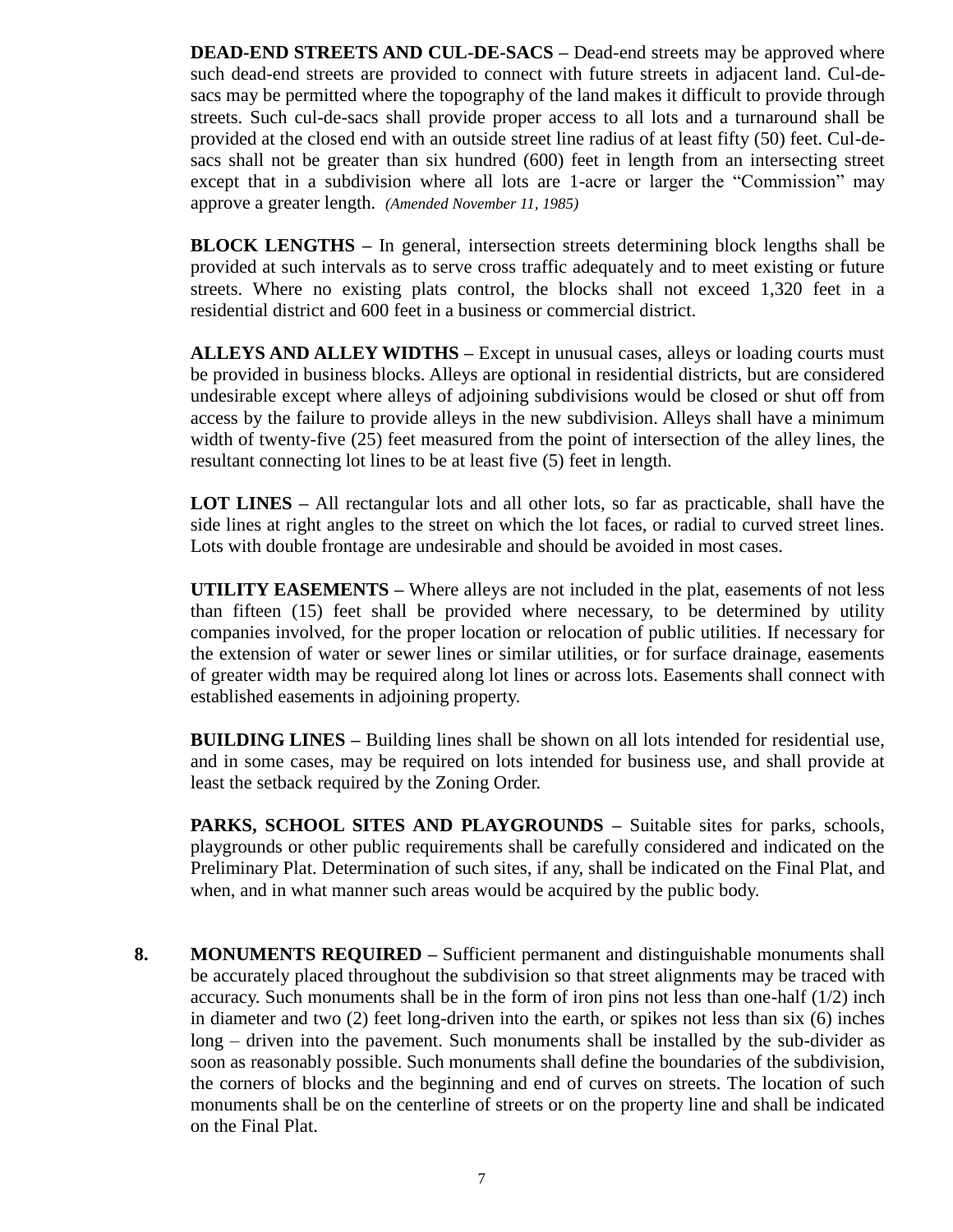**9. FILING FEE –** The following schedule of fees is hereby adopted, fees which are to be paid by persons or corporations submitting plats for approval by the Commission.

| $\mathbf{A}$ . | <b>MINOR SUBDIVISIONS:</b>    | \$100 PLUS \$1 PER LOT |
|----------------|-------------------------------|------------------------|
|                | <b>B. MAJOR SUBDIVISIONS:</b> |                        |
|                | 1. PRELIMINARY PLAT           | \$150 PLUS \$1 PER LOT |
|                | 2. FINAL PLAT                 | \$100 PLUS \$1 PER LOT |
|                | C. PLANNED DISTRICT:          |                        |

 SITE DEVELOPMENT PLAN \$150 PLUS \$1 PER LOT  *(Amended July 1, 2005)*

**10. REQUIRED IMPROVEMENTS –** Upon the adoption of these rules, it shall be required, that the owner, sub-divider, or developer of the tract to be subdivided, install at his own expense, satisfactory pavement on roadways, as required below, within the subdivision, which are necessary to serve said subdivision in addition to all utilities required by these regulations and the "Commission". Installation of the above improvements shall be in accordance with the specifications of Buchanan County. All electric utility lines, telephone service lines, and cable television lines shall be underground, according to standards of the Missouri Public Service Commission for utilities covered by the Public Service Commission.

The following are road classification descriptions as outlined in the Master Highway Transportation Plan of Buchanan County.

*MAJOR THOROUGHFARES –* This classification serves major movements of traffic within or through the urban areas. They connect with the supplementary system or in several places with the primary system. These are major traffic generators and highways entering the urban areas. The classification of major thoroughfares defines residential neighborhoods, as well as commercial and industrial areas and lessens conflicts. The major thoroughfares are paved or have hard surfaced paving.

*COLLECTOR STREETS OR ROADS –* This classification collects traffic from the blockby-block local urban streets or roads and carries it to the system of major thoroughfares. The collector serves also to connect neighborhoods. Properties adjacent to these streets have direct access.

*LOCAL STREETS –* These streets or roads are for access to residential, commercial, industrial, and other adjacent property. All through traffic movement should be discouraged through use of S-curves, stop signs, or other traffic controls. The local streets or roads should be paved wherever possible.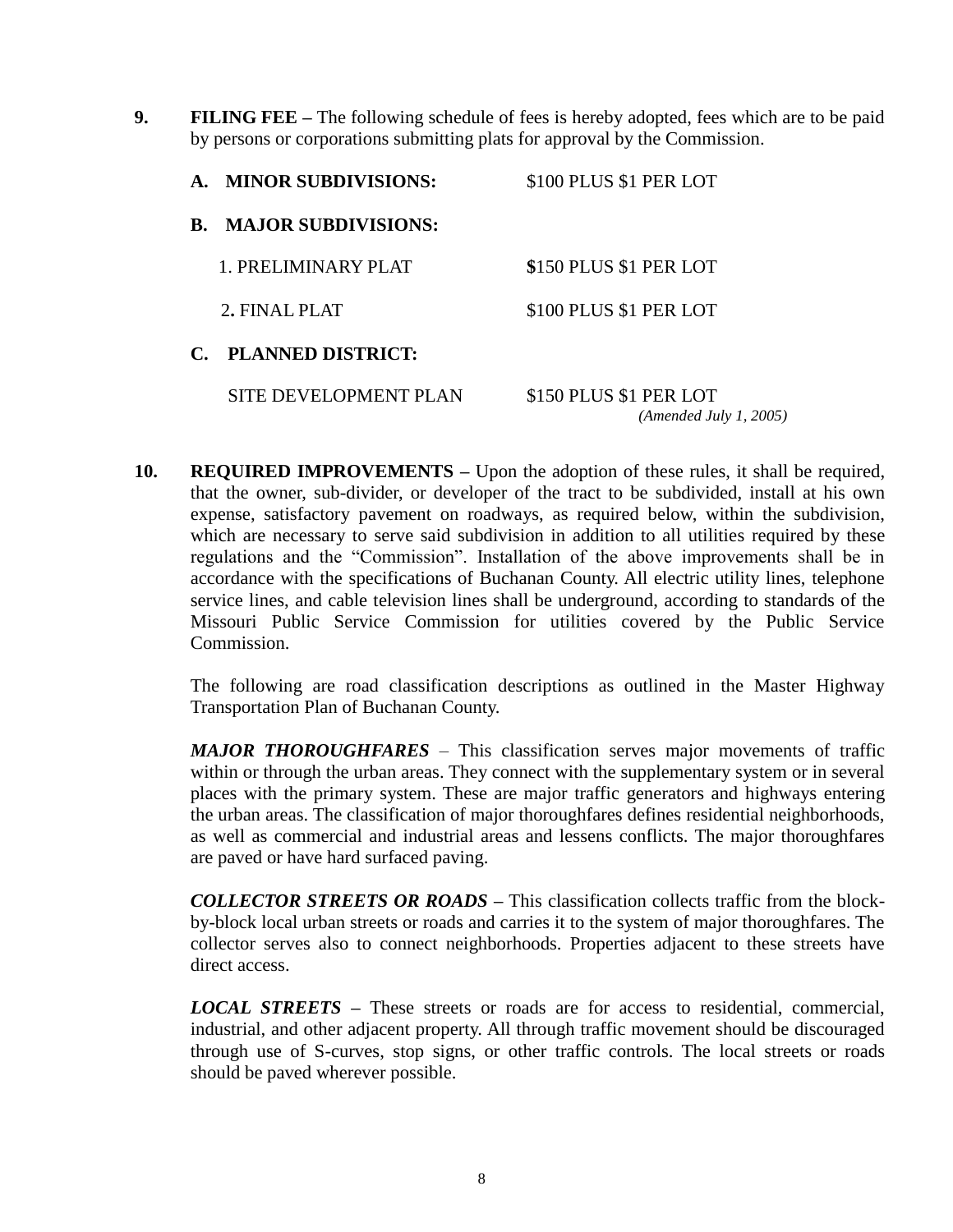The following are minimum pavement designs for various classified streets and roads in Buchanan County.

| <b>Class of Street</b> | <b>Type of Paving</b> |
|------------------------|-----------------------|
| 1. Local Street        | Type $B$ or $C$       |
| 2. Collector           | Type $B$ or $C$       |
| 3. Major or Arterial   | Type $B$ or $C$       |
| 4. Industrial Road     | Type $B$ or $C$       |

#### *Definition of Paving Types and County Maintenance*

### *County Responsibility – Immediate and permanent, except maintenance must be guaranteed for one year.*

- **Type "B"** Six inches of aggregate base with 2" of asphalt surfacing.
- *Type* "C" Six inches of aggregate base with double seal coat and chips; no curb.

## *County Responsibility – Patching, oil and chip spreading, labor and equipment use only Type* "*C*" streets shall be accepted only after:

- 1. A Homes Association has been established with lien rights against lots benefited and with responsibility and power for street maintenance.
- 2. The Sub-divider or Home Owners Association had maintained type *"C"* subdivision streets up until such time as 75% of all lots have completed dwellings thereon.
- 3. After acceptable inspection by County Highway personnel showing the above construction and material standards have been fulfilled. *(Amended February 14, 1990)*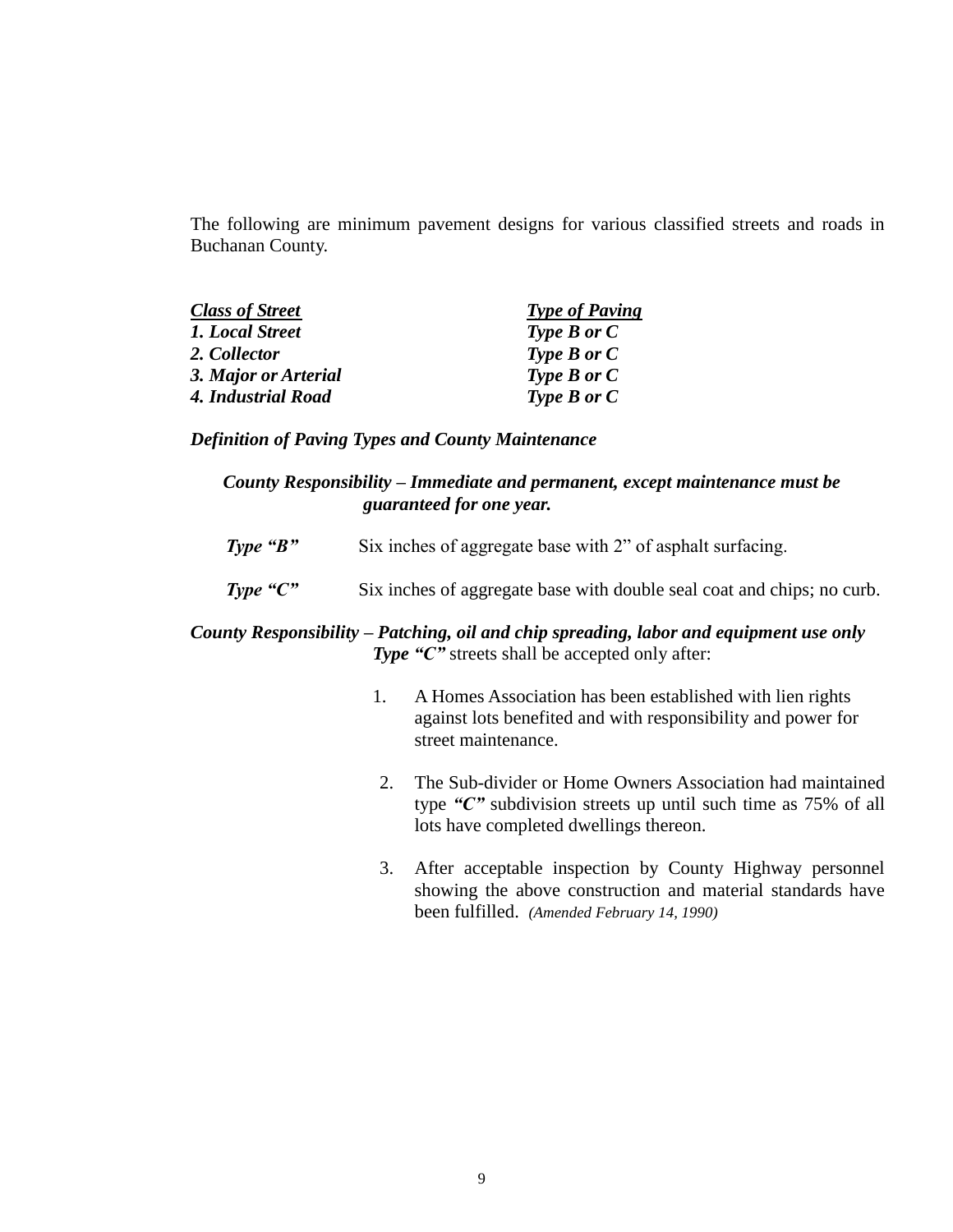### *WIDTHS OF STREETS:*

- *1. Major or Arterial Streets –* Right-of-way width of 84 feet, to allow four 12-foot wide traffic lanes and zero to two  $-10$  foot wide parking lanes, or  $\sin - 12$  foot wide traffic lanes.
- *2. Collector –* Right-of-way width of 60 feet for two 12 foot wide traffic lanes and two –10 foot wide parking lanes or four – 12 foot wide traffic lanes.
- *3. Local Streets –* Right-of-way width of 50 feet for two 12 foot traffic lanes and one 7 foot parking lane.
- *4. Industrial Road –* Right-of-way width of 50 feet for two 12 foot wide traffic lanes and two  $-4$  foot wide shoulders.
- *5. Minimum Roadway Surface –* The minimum width of roadway surface shall be twenty-four (24) feet, except an industrial road shall be a minimum of twenty-four (24) feet from back of pavement with four (4) foot shoulders on each side of pavement.
- *6. Storm Water Drainage –* Storm water run-off shall be adequately handled through inlets, catch basins or other drainage structures and storm sewers.

*DEVELOPER'S RESPONSIBILITIES* – Where collector streets or major arterials are required within a subdivision to efficiently move traffic generated by the subdivision, the required improvements as provided herein on collector and major streets shall be the responsibility of the developer. Where such streets are required in order to efficiently move traffic generated outside the subdivision, the sub-divider shall be responsible for only twenty-four (24) foot wide streets within the subdivision.

*DRAINAGE SYSTEMS* – (1) The County requires the developer to submit an approved drainage system plan submitted by a qualified engineer, contractor, or sub-contractor as a required improvement. (2) Under no circumstances shall the County accept for maintenance and repairs any subdivision drainage systems.

**PRIVATE STREETS –** A subdivision in which all streets are to remain as private streets shall be permitted provided the subdivision plan and Final Plat shall conform to the General Requirements herein and shall be approved by the "Commission" and the Buchanan County Commission as provided herein. Improvement of streets need not comply with the Required Improvements portion of these regulations provided the sub-divider shall agree, in covenants which will run with the abutting land, that County acceptance of said street shall not be petitioned until the streets are improved in such a manner as to comply with the Required Improvements Sections of these regulations.

*COMPLETION OF IMPROVEMENTS* **–** All improvements must be completed prior to the issuance of any zoning permits, except as follows:

Personal bonds may be accepted at the option of the "Officer". Such guarantee shall be for a period of not more than one year from the execution date. By the end of the one-year period, the improvements shall be in place as required by the specification, or guarantee may, at the County option, be enforced and improvements shall be installed by the County. No such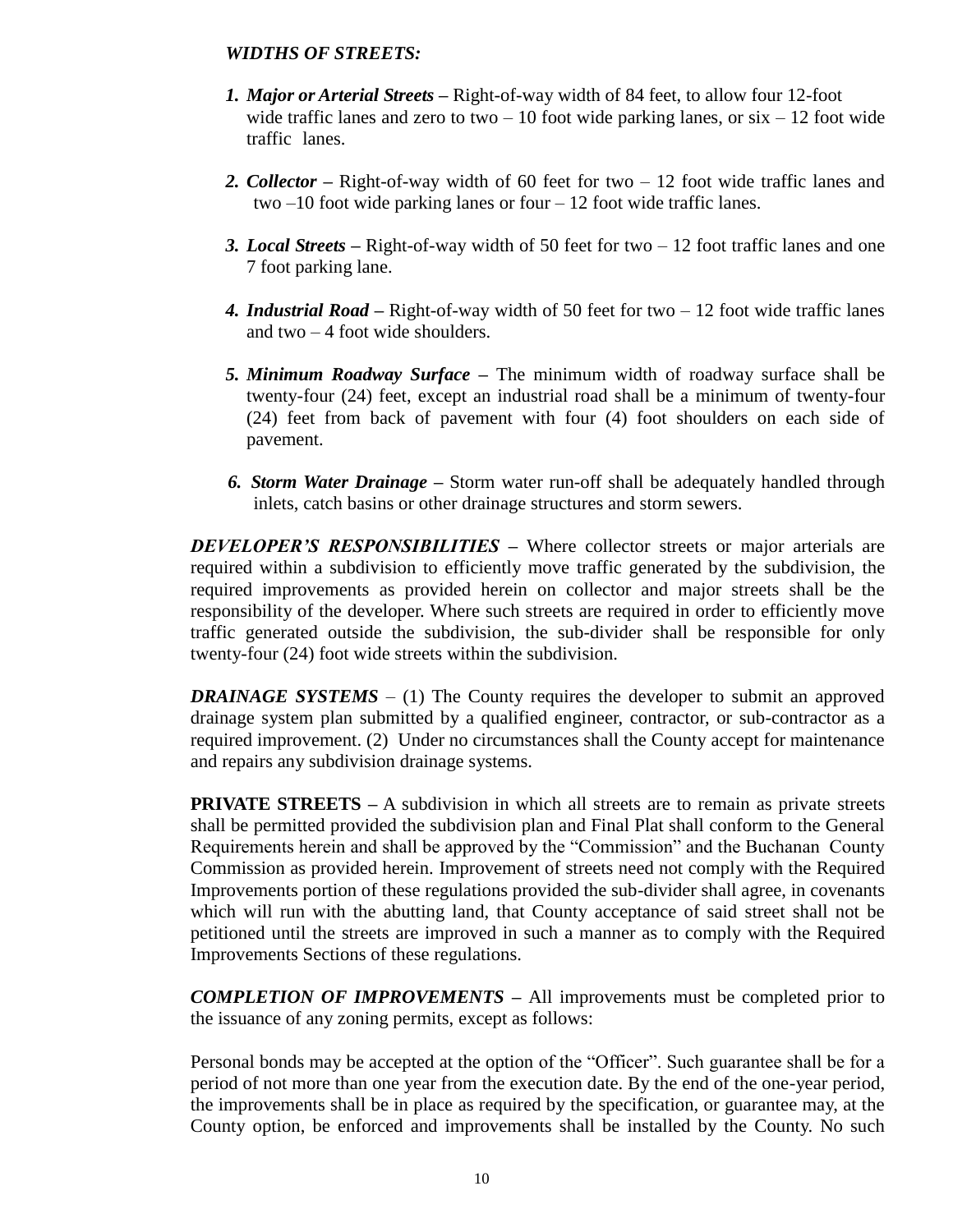surety shall be accepted unless it is enforceable by or payable to the County in a sum at least equal to the costs of constructing the improvements as estimated by the "Officer".

After approval of the Final Plat, the sub-divider may elect to develop the subdivision as one unit or develop the subdivision in logical portions connected to previously improved areas. This election must be in writing, must define "logical portion" and must be filed with the Commission prior to issuance of zoning permits for the area designated in the election. If election is made to develop the subdivision in logical portions and improvements are completed in the designated area or satisfactory surety in the form of a bond, cash, or securities is furnished by the sub-divider or his contractor to guarantee installation of the improvements to the subdivision or portion of the subdivision, then the zoning permits may be issued.

*Inspection* – The County Official, designated agent or his duly authorized representative, shall make three (3) inspections of all pavement construction.

- $I<sup>st</sup>$  *Inspection* To check compaction of sub-grade before sub-base or base is applied;
- 2<sup>nd</sup> Inspection To check base course for compaction, material sizes, thickness, etc. before prime coat of surfacing is applied;
- *3 rd Inspection* After roadway is completed.

Written twenty-four (24) hour notice shall be given to the County Official, designated agent or his duly authorized representative regarding any requested inspection. After the final inspection, a report shall be issued within seven (7) days with a copy to the developer by the County Highway Official, designated agent or his duly authorized representative recommending acceptance of the streets for maintenance, or listing the corrections necessary; and if accepted and upon receiving developer's guarantee, written notice shall be furnished to the developer by the Buchanan County Commission within thirty (30) days.

- **11. APPROVAL OF BUCHANAN COUNTY COMMISSION – DISAPPROVAL BY PLANNING AND ZONING COMMISSION – PROTEST BY MUNICIPALITIES –** No plat of subdivision of land in the unincorporated areas of Buchanan County shall be recorded in the Office of the County Recorder unless and until approved by the "Commission" and the Buchanan County Commission. If, however, such plat be rejected by the "Commission" or if the Council or Board of Trustees of any municipality that has adopted zoning and subdivision requirements, files with the "Commission", a certified copy of a resolution of such Council or Board, protesting against the action of the "Commission" approving any such plat of any land lying within one and one-half miles of the limits of the incorporated area of such municipality, or as otherwise prescribed by statute, such plat may then be approved only by a two thirds (2/3) vote of the Buchanan County Commission, and the reasons for the approval or failure to approve such plat shall be spread upon the records of the Buchanan County Commission and certified to the "Commission".
- **12. VARIATIONS –** When the sub-divider can show that a provision of these regulations would cause unnecessary hardship, if strictly adhered to, and where, because of topographical or other conditions peculiar to the site, in the opinion of the "Commission", a departure may be made without removing the intent of these provisions, the "Commission" may authorize a variation. Any variation thus authorized is to be stated in writing by the "Commission", with the reasons for granting such variation.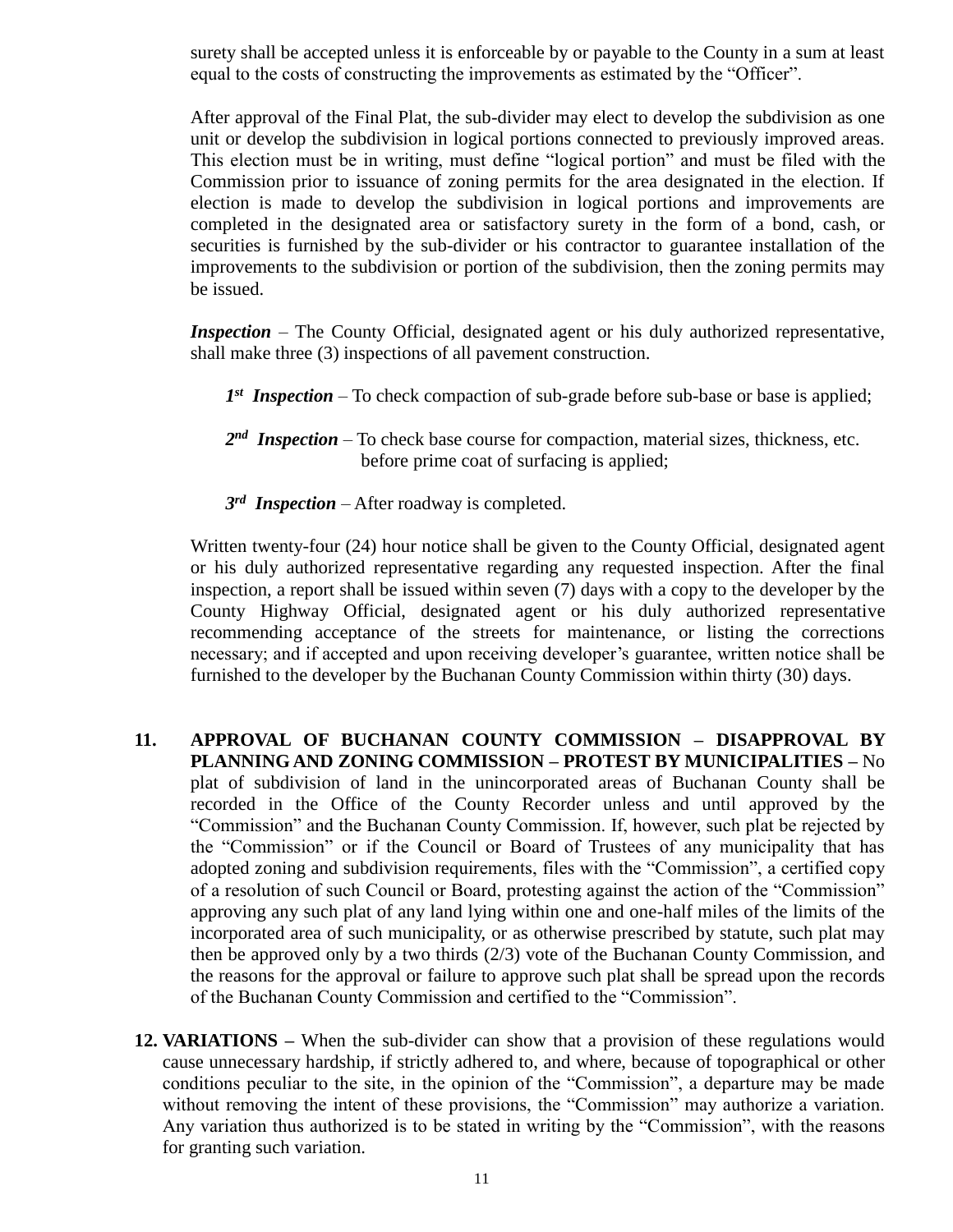Any variation, unless necessary, shall never be authorized as a blanket type variation for an entire subdivision.

An application for a variation shall be submitted to the "Commission", in writing, at the time of the filing of the Preliminary Plat and shall include reasons for requesting such variation.

In granting any variation, the "Commission" may require such conditions as will, in the judgement of the "Commission", substantially secure the objectives of these regulations so varied.

- **13. STAGE CONSTRUCTION –** The developer may, after receiving approval of the Preliminary Plat, petition the "Commission" to proceed with the subdivision by stages. The area may be divided into sections, and after appropriate approval, the installation of improvements may be made in approved sections.
- **14. COUNTY FUNDS NOT OBLIGATED –** The County shall not be obligated for the expenditure of any funds whatsoever under and pursuant to the terms of these regulations unless and until the County has approved such expenditure by a majority vote of the Buchanan County Commission..
- **15. REGULATIONS MAY BE AMENDED –** The "Commission" may change and amend these regulations from time-to-time, after public hearing, as provided in R.S. Mo.64.550 and amendments thereto. (See 64.645)
- **16. VACATE UNIMPROVED SUBDIVISION –** To vacate a recorded subdivision, the subdivider or developer must present reasons for vacating said unimproved subdivision to the "Commission" and / or "Officer" and the Buchanan County Commission.

### *CONDITIONS NECESSARY FOR VACATING SUBDIVISION :*

*The sub-divider or developer must be the sole owner of the unimproved subdivision to be vacated.*

*No streets, as dedicated, were improved.*

*No lots, as dedicated, were sold to prospective tenants.*

*No utilities were installed.*

**17. PLANNED UNIT DEVELOPMENT – NEW TOWNS, ETC. –** Where a developer is considering the development of a planned-unit type subdivision, or a new town, or any new concept in subdivision design, development and improvement, upon request of the developer, the "Commission" and the Buchanan County Commission shall have the prerogative of receiving, securing, and approving such developments, not withstanding other sections of these regulations; provided that approximately equal land and open space will result in approved subdivision of this type, as would result from a conventional layout, and